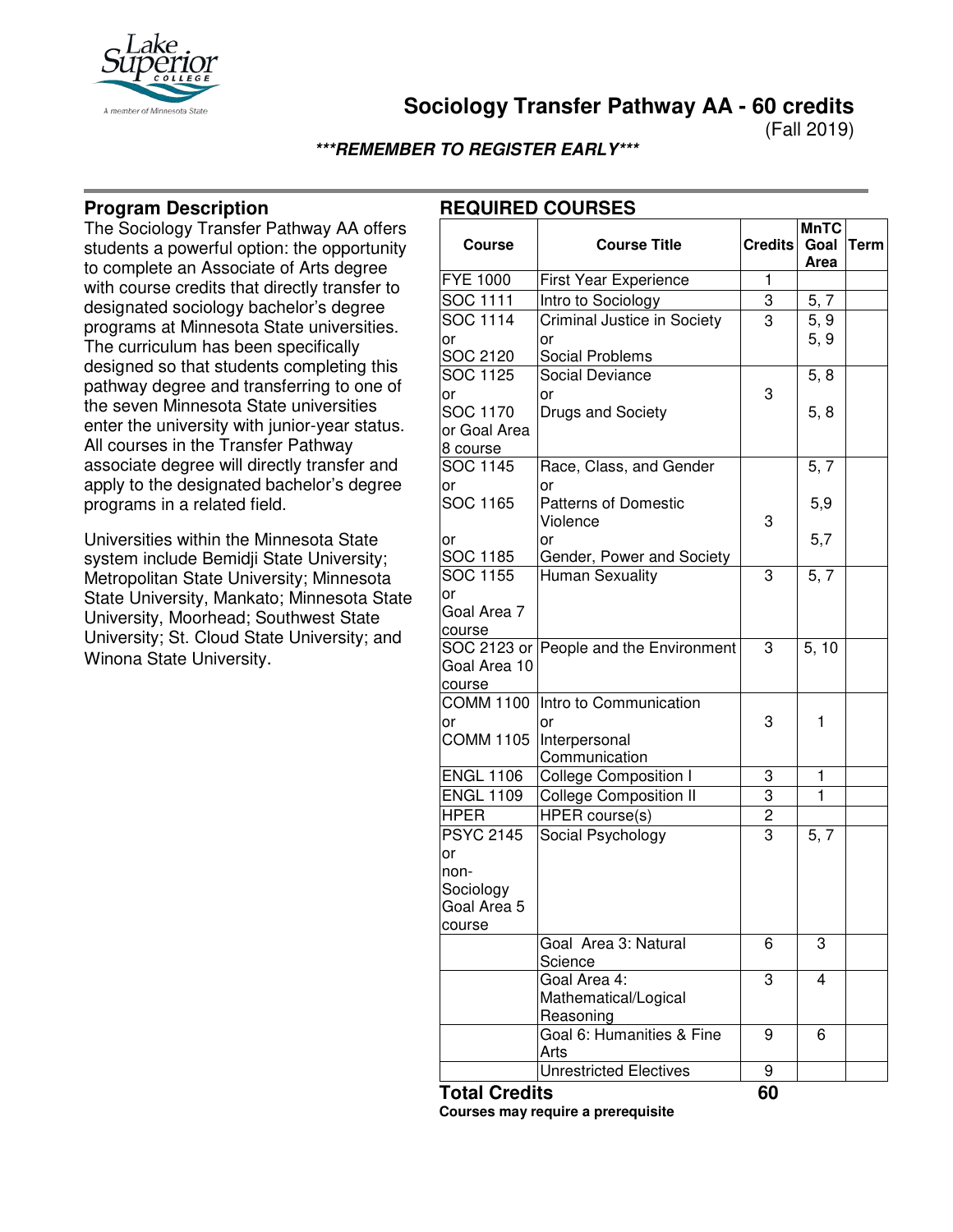

**Sociology Transfer Pathway AA - 60 credits**

(Fall 2019)

**\*\*\*REMEMBER TO REGISTER EARLY\*\*\***

#### **Pre-program Requirements**

To begin this program, you need to be at a specific skill level in English/reading and mathematics.

## **English/Reading:** College Level

**Mathematics:** The Accuplacer results will indicate the necessary math course/s needed to complete this program.

*For interpretation of test results and selection of appropriate coursework; or general information about the program, admissions, financial aid, and getting started at LSC, contact the [professional advising team](mailto:pat@lsc.edu) (pat@lsc.edu) or 218-733-7601*

#### **Program Outcomes**

A student completing Lake Superior College's Minnesota State Sociology Transfer Pathway and transferring into a designated bachelor's program in Sociology at a Minnesota State university will have junior standing and may complete the bachelor's degree within an additional 60 credits. You will be able to transfer to the following designated majors at Minnesota State universities:

| At Bemidji State University:      | Sociology, BA                                                                 |
|-----------------------------------|-------------------------------------------------------------------------------|
| At Metropolitan State University: | Social Science, BA                                                            |
| At Minnesota State, Mankato:      | Applied Sociology, BA; Sociology, BA; Applied<br>Sociology, BS; Sociology, BS |
| At Minnesota State, Moorhead:     | Sociology, BA                                                                 |
| At Southwest Minnesota State      | Sociology, BA                                                                 |
| At St. Cloud State University:    | Sociology, BA;<br>Sociology, BA (Concentration in Critical Applied Sociology) |
| At Winona State University:       | Sociology, BA                                                                 |

In order to graduate and be guaranteed admission to a Minnesota State university's designated program you must earn an overall grade point average as indicated by the university to which you will transfer.

For more information about the Sociology Transfer Pathway including course descriptions, course prerequisites, and potential career opportunities, see the [program website](https://degrees.lsc.edu/) (https://degrees.lsc.edu/)

> Contact Faculty [Theresa Leopold](mailto:theresa.leopold@lsc.edu) (theresa.leopold@lsc.edu) or 218-733-1058

**or**